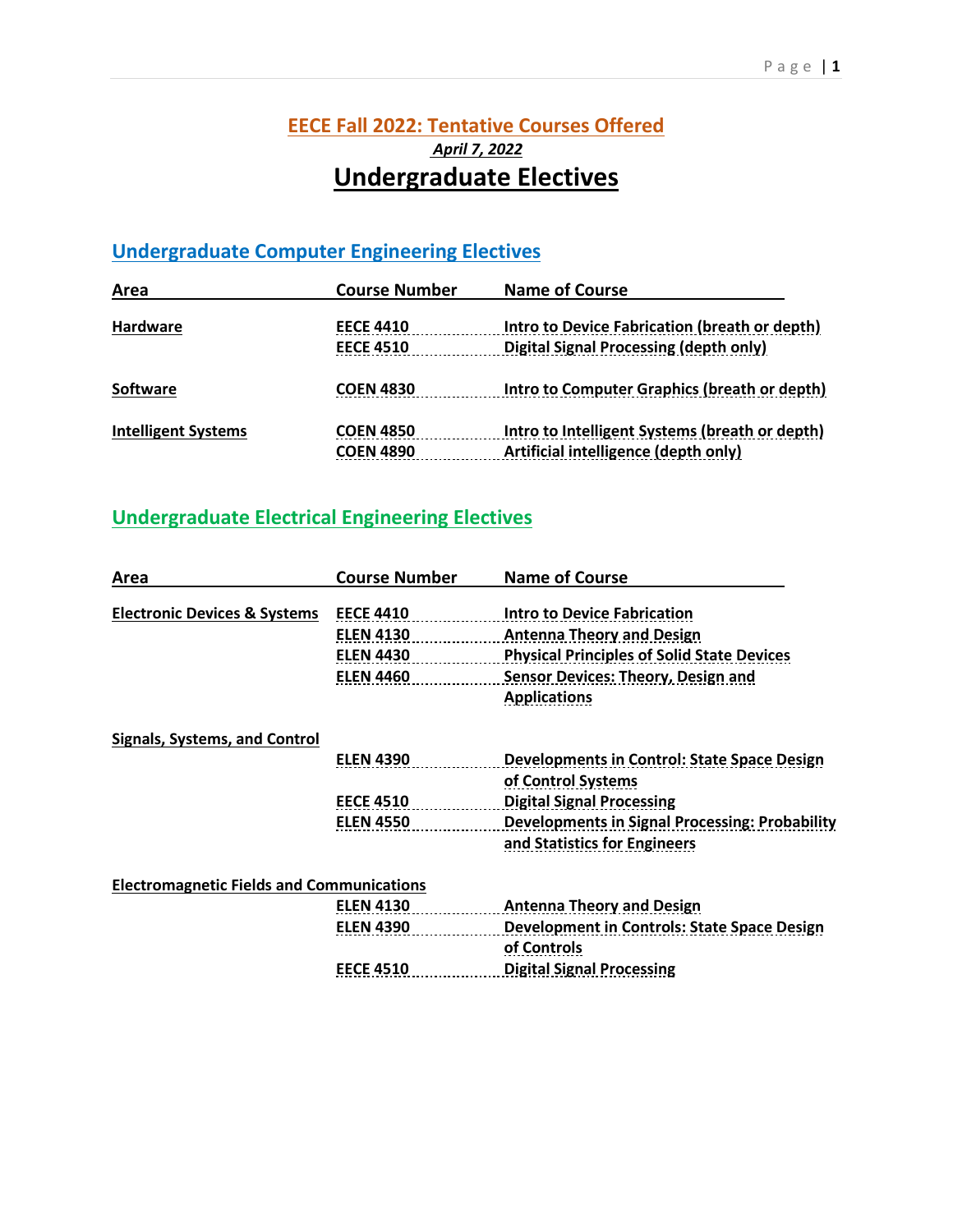#### **Con't UG Electrical Engineering Electives**

| Area                                  | <b>Course Number</b> | <b>Name of Course</b>                              |
|---------------------------------------|----------------------|----------------------------------------------------|
| <b>Power and Energy</b>               |                      |                                                    |
|                                       | <b>ELEN 4210</b>     | <b>Design and Analysis of Electric Motor-Drive</b> |
|                                       |                      | <b>Systems</b>                                     |
|                                       | <b>ELEN 4290</b>     | <b>Sustainable Energy Conversion</b>               |
|                                       |                      |                                                    |
| <b>Computer Hardware and Software</b> |                      |                                                    |
|                                       | <b>COEN 4720</b>     | <b>Embedded Systems Design</b>                     |
|                                       | <b>COEN 4830</b>     | <b>Intro to Computer Graphics</b>                  |
|                                       | <b>COEN 4850</b>     | Intro to Intelligent Systems                       |
|                                       | <b>EECE 4410</b>     | <b>Intro to Device Fabrication</b>                 |
|                                       | <b>COEN 4890</b>     | Artificial intelligence (depth only)               |

# **Undergraduate Required Courses**

### **Undergraduate Computer Engineering Required Courses**

| <b>Course Number</b> | <b>Name of Course</b>                          |  |
|----------------------|------------------------------------------------|--|
| <b>EECE 1200</b>     | Intro to Computer and Electrical Engineering 1 |  |
| <b>EECE 2010</b>     | <b>Electric Circuits 1</b>                     |  |
| <b>EECE 2015</b>     | <b>Circuits Lab 1</b>                          |  |
| <b>EECE 3010</b>     | <b>Electronic Devices and Applications</b>     |  |
| <b>EECE 3015</b>     | Intro to Microcontrollers Lab (Digital Lab)    |  |
| <b>COEN 4720</b>     | <b>Embedded Systems Design</b>                 |  |
| <b>COEN 4920</b>     | <b>Principles of Design (Senior Design)</b>    |  |

#### **Undergraduate Electrical Engineering Required Courses**

**Course Number Name of Course**

| <b>EECE 1200</b> | Intro to Computer and Electrical Engineering 1 |
|------------------|------------------------------------------------|
| <b>EECE 2010</b> | <b>Electric Circuits 1</b>                     |
| <b>EECE 2015</b> | <b>Circuits Lab 1</b>                          |
| <b>EECE 3010</b> | <b>Electronic Devices and Applications</b>     |
| <b>EECE 3015</b> | Intro to Microcontrollers Lab (Digital Lab)    |
| <b>ELEN 3020</b> | <b>Linear Systems Analysis</b>                 |
|                  |                                                |